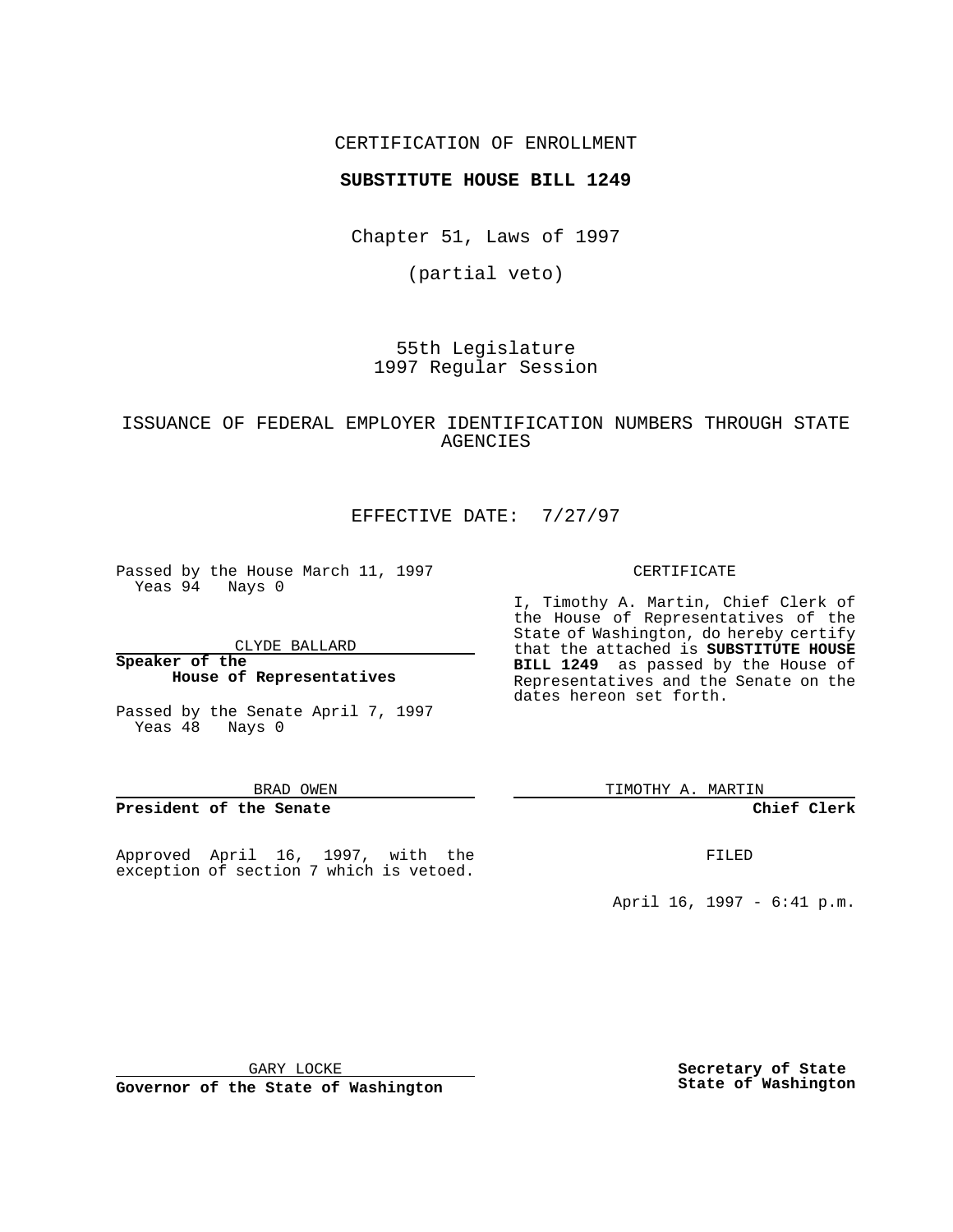## **SUBSTITUTE HOUSE BILL 1249** \_\_\_\_\_\_\_\_\_\_\_\_\_\_\_\_\_\_\_\_\_\_\_\_\_\_\_\_\_\_\_\_\_\_\_\_\_\_\_\_\_\_\_\_\_\_\_

\_\_\_\_\_\_\_\_\_\_\_\_\_\_\_\_\_\_\_\_\_\_\_\_\_\_\_\_\_\_\_\_\_\_\_\_\_\_\_\_\_\_\_\_\_\_\_

Passed Legislature - 1997 Regular Session

#### **State of Washington 55th Legislature 1997 Regular Session**

**By** House Committee on Government Administration (originally sponsored by Representatives Dunn, Costa, Sheahan, Sterk, Lantz, Kenney, Lambert, Skinner, Gardner, D. Schmidt, D. Sommers, Ogden, O'Brien, Dunshee, B. Thomas, Wensman, Mason and Kessler; by request of Secretary of State)

Read first time 01/31/97.

 AN ACT Relating to state agencies issuing federal employer 2 identification numbers; adding a new section to chapter 19.02 RCW; adding a new section to chapter 43.07 RCW; adding a new section to chapter 43.22 RCW; adding a new section to chapter 50.12 RCW; adding a new section to chapter 82.02 RCW; creating a new section; providing an effective date; and declaring an emergency.

7 BE IT ENACTED BY THE LEGISLATURE OF THE STATE OF WASHINGTON:

 NEW SECTION. **Sec. 1.** The legislature intends to simplify the process of registering and licensing businesses in this state by authorizing state agencies to provide consolidated forms, instructions, service locations, and other operations whenever coordination of these functions would benefit individual businesses and the business community of this state. To further this goal, agencies participating in the master business license program should be able to contract with the federal internal revenue service, or other appropriate federal agency, to issue a conditional federal employer identification number, or other federal credentials or documents, at the same time that a business applies for registration or licensing with any state agency.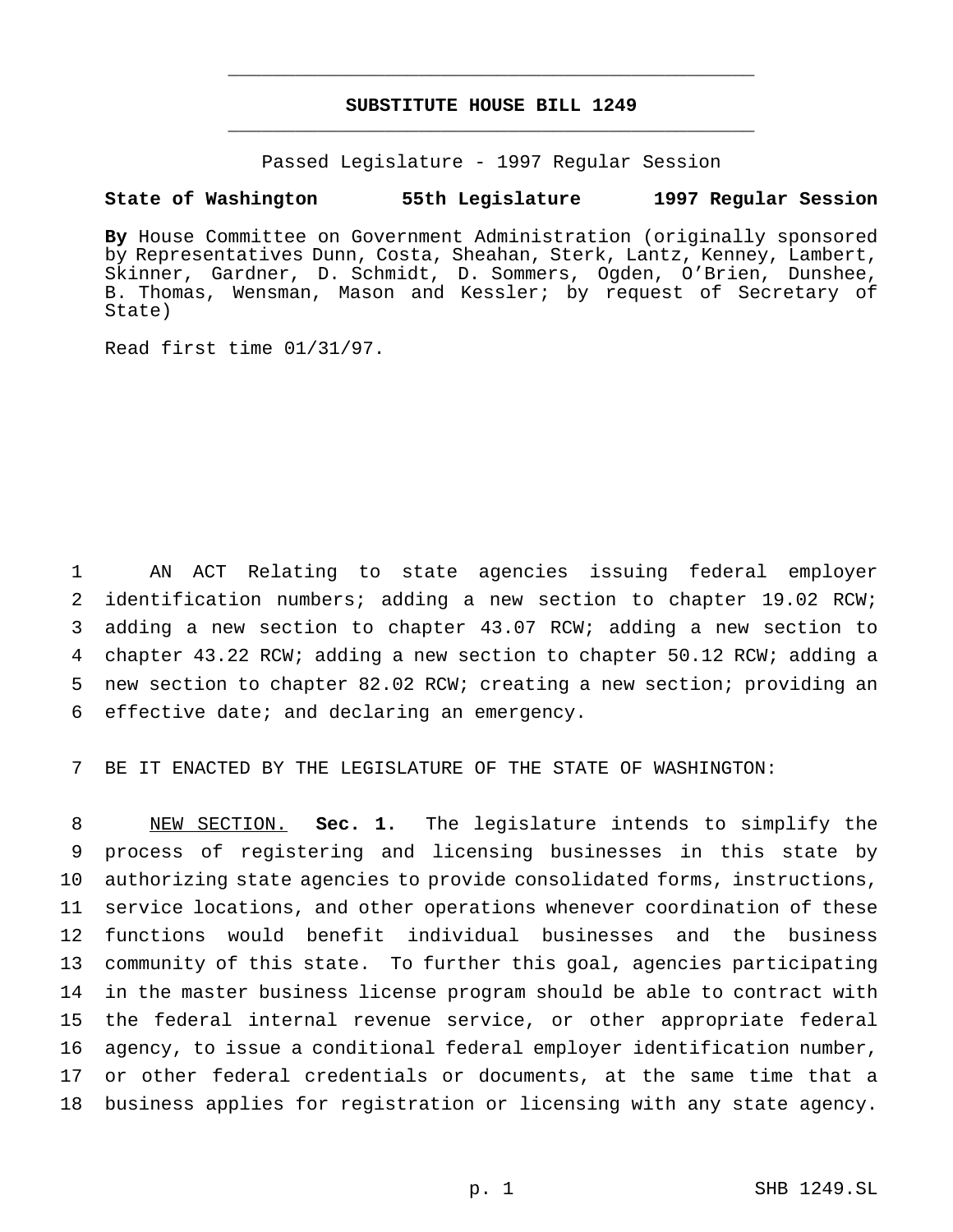NEW SECTION. **Sec. 2.** A new section is added to chapter 19.02 RCW to read as follows:

 (1) The director may contract with the federal internal revenue service, or other appropriate federal agency, to issue conditional federal employer identification numbers, or other federal credentials or documents, at specified offices and locations of the agency in conjunction with any application for state licenses under this chapter. (2) To the extent permitted by any contract entered under subsection (1) of this section, the department may contract, under chapter 39.34 RCW, with any agency of state or local government which is participating in the master licensing program to issue conditional federal employer identification numbers, or other federal credentials or documents, in conjunction with applications for state licenses under this chapter.

 NEW SECTION. **Sec. 3.** A new section is added to chapter 43.07 RCW to read as follows:

 The secretary of state may contract with the federal internal revenue service, or other appropriate federal agency, to issue conditional federal employer identification numbers, or other federal credentials or documents, at specified offices and locations of the agency in conjunction with any application for state licenses under chapter 19.02 RCW.

 NEW SECTION. **Sec. 4.** A new section is added to chapter 43.22 RCW to read as follows:

 The director may contract with the federal internal revenue service, or other appropriate federal agency, to issue conditional federal employer identification numbers, or other federal credentials or documents, at specified offices and locations of the agency in conjunction with any application for state licenses under chapter 19.02 RCW.

 NEW SECTION. **Sec. 5.** A new section is added to chapter 50.12 RCW to read as follows:

 The commissioner may contract with the federal internal revenue service, or other appropriate federal agency, to issue conditional federal employer identification numbers, or other federal credentials or documents, at specified offices and locations of the agency in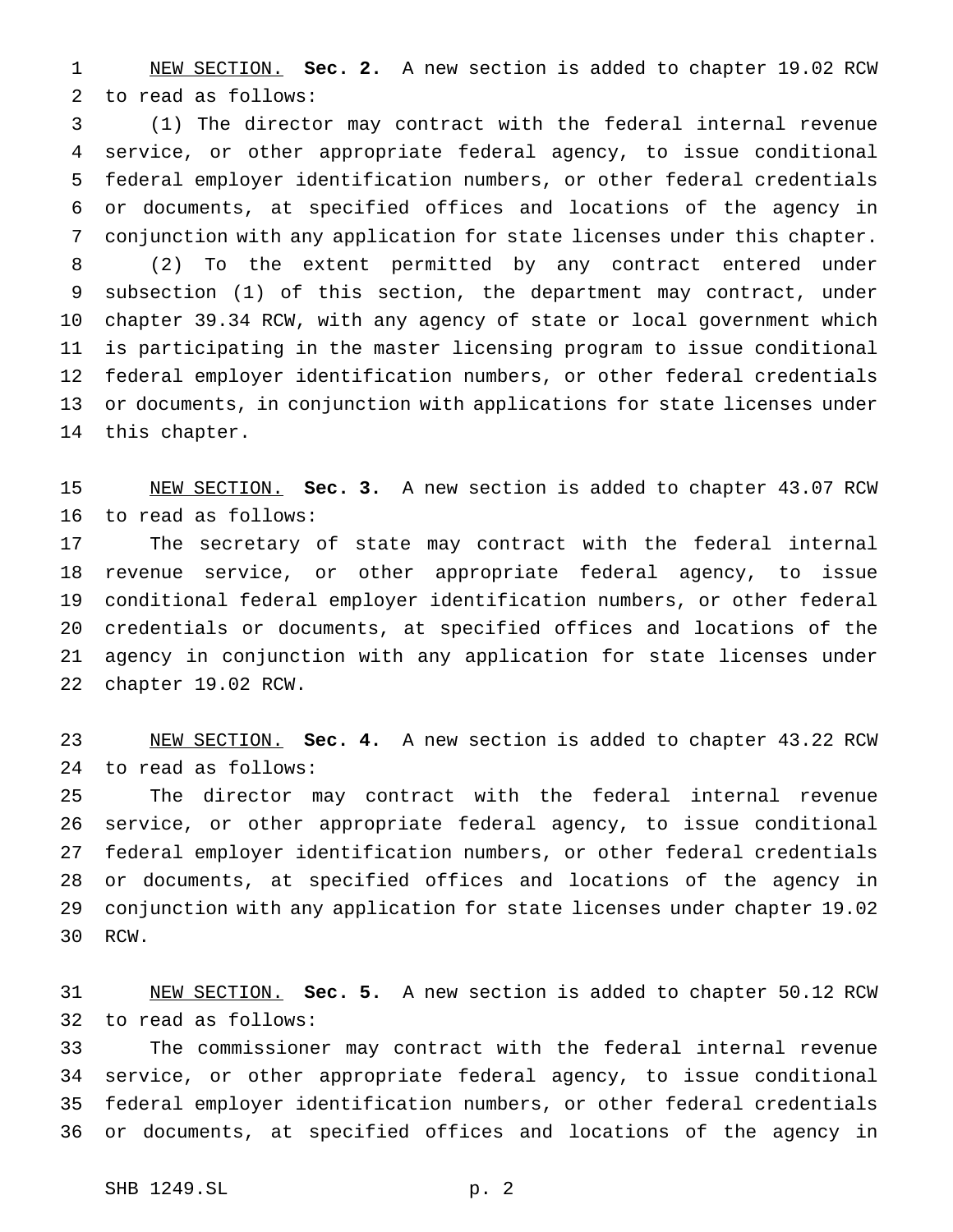conjunction with any application for state licenses under chapter 19.02 RCW.

 NEW SECTION. **Sec. 6.** A new section is added to chapter 82.02 RCW to read as follows:

 The director may contract with the federal internal revenue service, or other appropriate federal agency, to issue conditional federal employer identification numbers, or other federal credentials or documents, at specified offices and locations of the agency in conjunction with any application for state licenses under chapter 19.02 RCW.

11 \*NEW SECTION. Sec. 7. This act is necessary for the immediate preservation of the public peace, health, or safety, or support of the state government and its existing public institutions, and takes effect 14 July 1, 1997.

 **\*Sec. 7 was vetoed. See message at end of chapter.** Passed the House March 11, 1997. Passed the Senate April 7, 1997. Approved by the Governor April 16, 1997, with the exception of certain items that were vetoed. Filed in Office of Secretary of State April 16, 1997.

Note: Governor's explanation of partial veto is as follows:

 "I am returning herewith, without my approval as to section 7, Substitute House Bill No. 1249 entitled:

 "AN ACT Relating to state agencies issuing federal employer identification numbers;"

 Substitute House Bill No. 1249 simplifies the licensing and registration process for businesses operating in the state. It allows the state to contract with the Internal Revenue Service and other federal agencies, so that businesses will be able to obtain their federal employer identification numbers ("FEIN") and other federal credentials through the state in one step, as part of the state 12 licensing process, rather than applying separately to the state and<br>13 each federal agency. each federal agency.

 The new process will reduce paperwork for new businesses and will make FEINs immediately available, allowing new businesses to get started earlier. Our Business License Center has been operating well and I support taking the next step to increase efficiency and add convenience for businesses as they seek a master license to operate in our state.

 This legislation includes an emergency clause in section 7 that would establish July 1, 1997 as the effective date of the bill. This legislation is not necessary for the immediate preservation of the